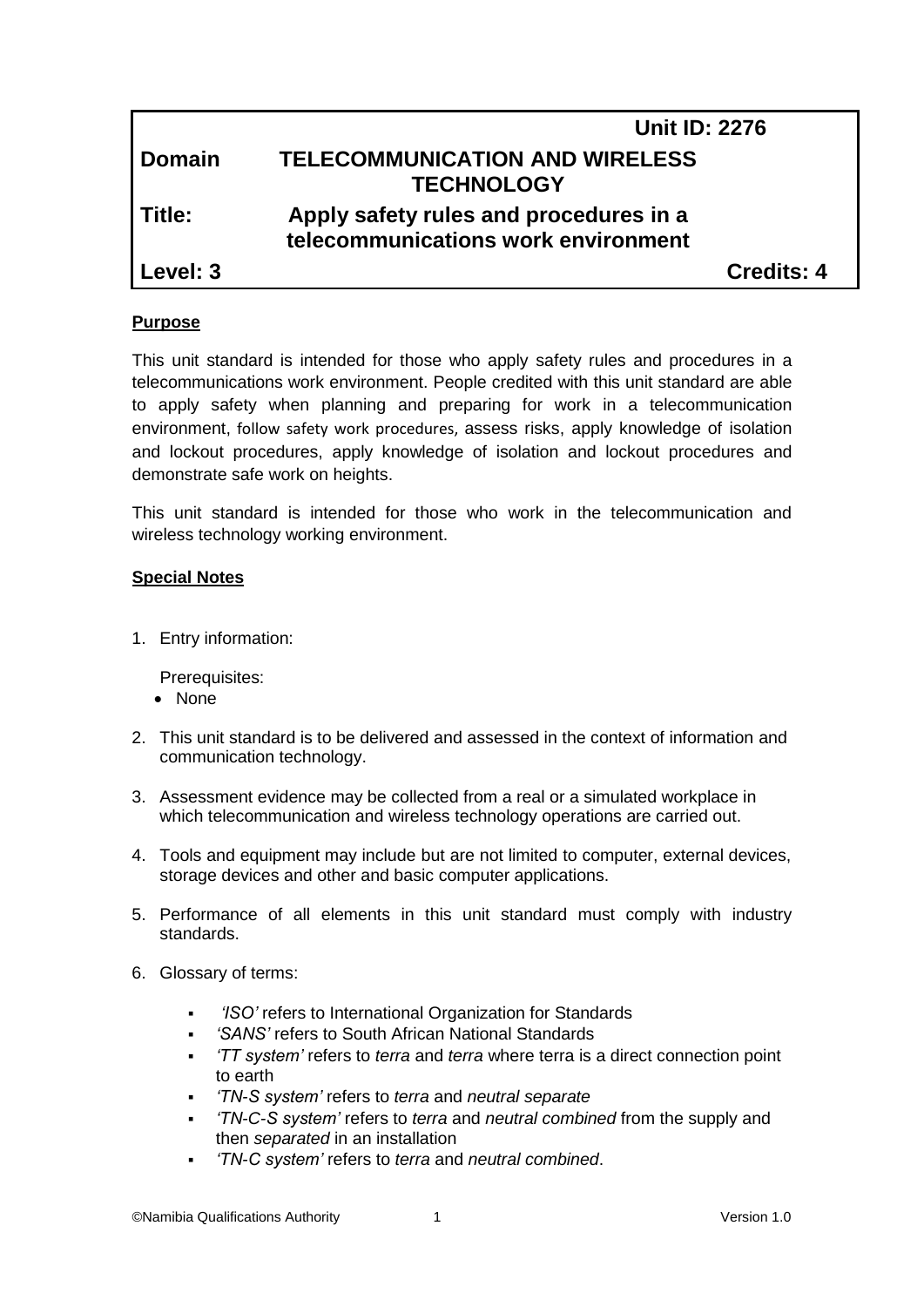- 7. Regulations and legislation relevant to this unit standard include the following:
	- Labour Act No. 11 of 2007
	- Petroleum Products and Energy Amendment Act No. 2 of 2005
	- National Energy Fund Act of 2000
	- Gas Act (Draft 2b)
	- Occupational Health and Safety Regulations No. 18, 1997 and all subsequent amendments
	- ISO 14001 (Environmental Management Standard)
	- **Electricity Act No.4 of 2007**
	- SANS 10142-1 and SANS 10142-2 electrical wiring codes and all subsequent amendments to any of the above.

### **Quality Assurance Requirements**

This unit standard and others within this subfield may be awarded by institutions which meet the accreditation requirements set by the Namibia Qualifications Authority and the Namibia Training Authority and which comply with the national assessment and moderation requirements. Details of specific accreditation requirements and the national assessment arrangements are available from the Namibia Qualifications Authority on [www.namqa.org](http://www.namqa.org/) and the Namibia Training Authority on [www.nta.com.na.](http://www.nta.com.na/)

# **Elements and Performance Criteria**

# **Element 1: Apply safety when planning and preparing for work in a telecommunication environment**

# **Performance Criteria**

- 1.1 Safety requirements are followed in line with safety plans and policies.
- 1.2 Safety tools and equipment are selected to carry out tasks is consistent with safety standards and requirements.
- 1.3 Material requirements are identified and safely obtained and/or stored as per requirement.
- 1.4 Materials are safely handled and located ready for use in line with workplace procedures.
- 1.5 Environmental protection requirements are identified and applied in line with environmental plans and legislative requirements.

#### **Element 2: Follow safety work procedures**

#### **Range**

Personal protective equipment may include but is not limited to overalls, steel capped boots, jacket, gloves, safety glasses or goggles, dust mask or respirator, ear muffs/plugs, safety helmets, rubber mats and safety belts.

Signs may include but are not limited to hazard identification, facility or location signs, site safety, traffic and warning signs and symbols.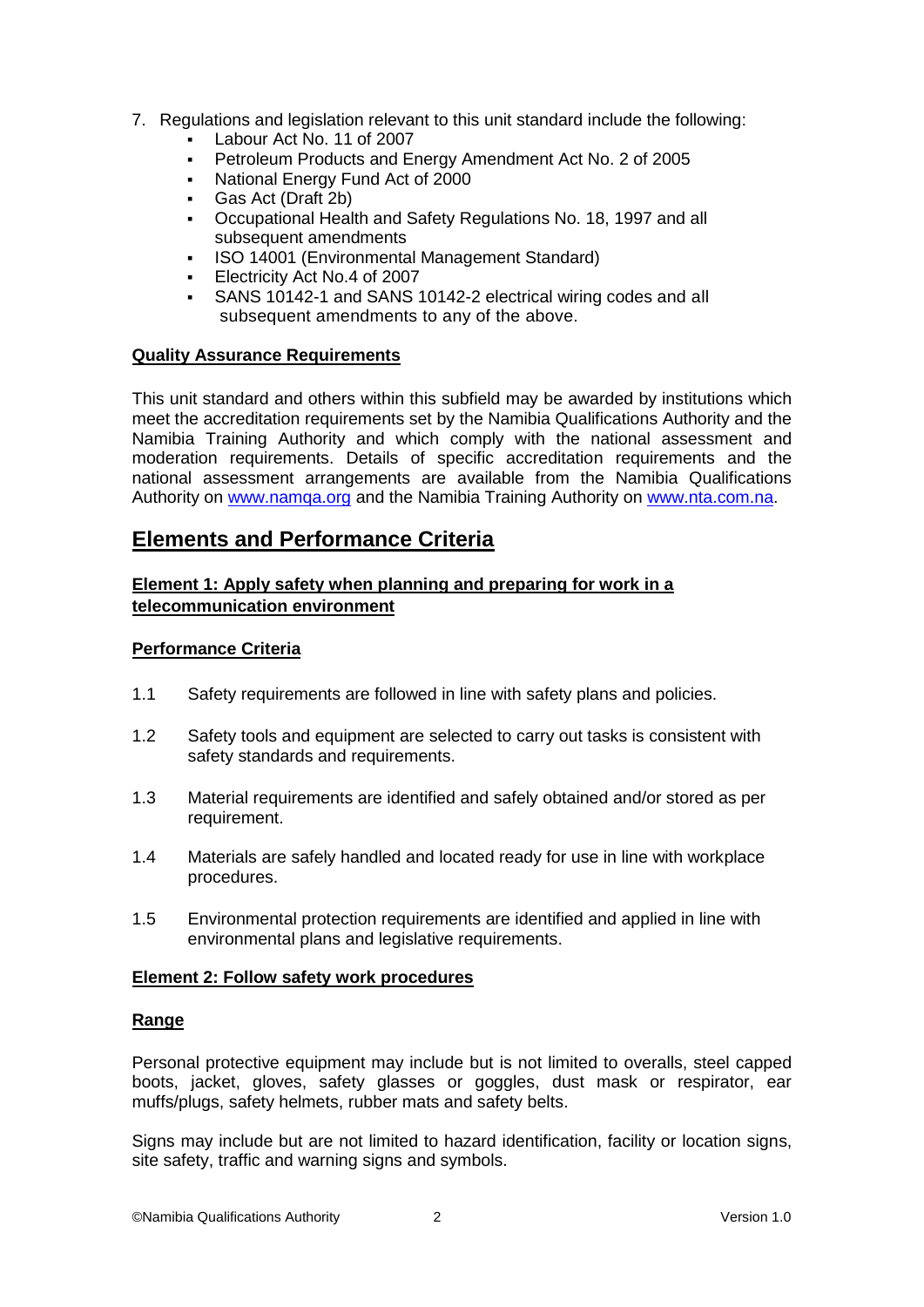# **Performance Criteria**

- 2.1 Tasks are performed in a safe manner and in line with legislative and workplace requirements.
- 2.2 Tools, equipment and materials are safely used in line with workplace procedures.
- 2.3 Work environment is safely arranged to minimize accidents and injury.
- 2.4 Approved personal protective equipment and clothing are used and stored according to workplace procedures.
- 2.5 Appropriate work attire are safely worn near working machinery.
- 2.6 Safety signs and symbols are identified and followed.
- 2.7 Correct posture is maintained when performing work.

### **Element 3: Assess risks**

### **Range**

Hazards in a telecommunications environment may include but are not limited to electrical hazards, chemical spills, gases, liquids under pressure, moving machinery and equipment, hazardous materials, work in confined spaces, work on heights, manual handling, high temperatures, noise, dust, vapours, fires, elements of nature, sharp equipment, traffic and moving equipment.

Designated persons may be manager, supervisor, safety personnel or any other person given the overall responsibility of safety in a workplace.

#### **Performance Criteria**

- 3.1 Hazards in the work area are identified, assessed and reported to designated persons.
- 3.2 Safety issues and risks in the work area are identified, assessed and reported to designated persons.
- 3.3 Safe workplace procedures and safe work instructions are followed for controlling risks.
- 3.4 Safety, hazard, accident or incident reports are completed in accordance with workplace and legislative requirements.

# **Element 4: Apply knowledge of isolation and lockout procedures**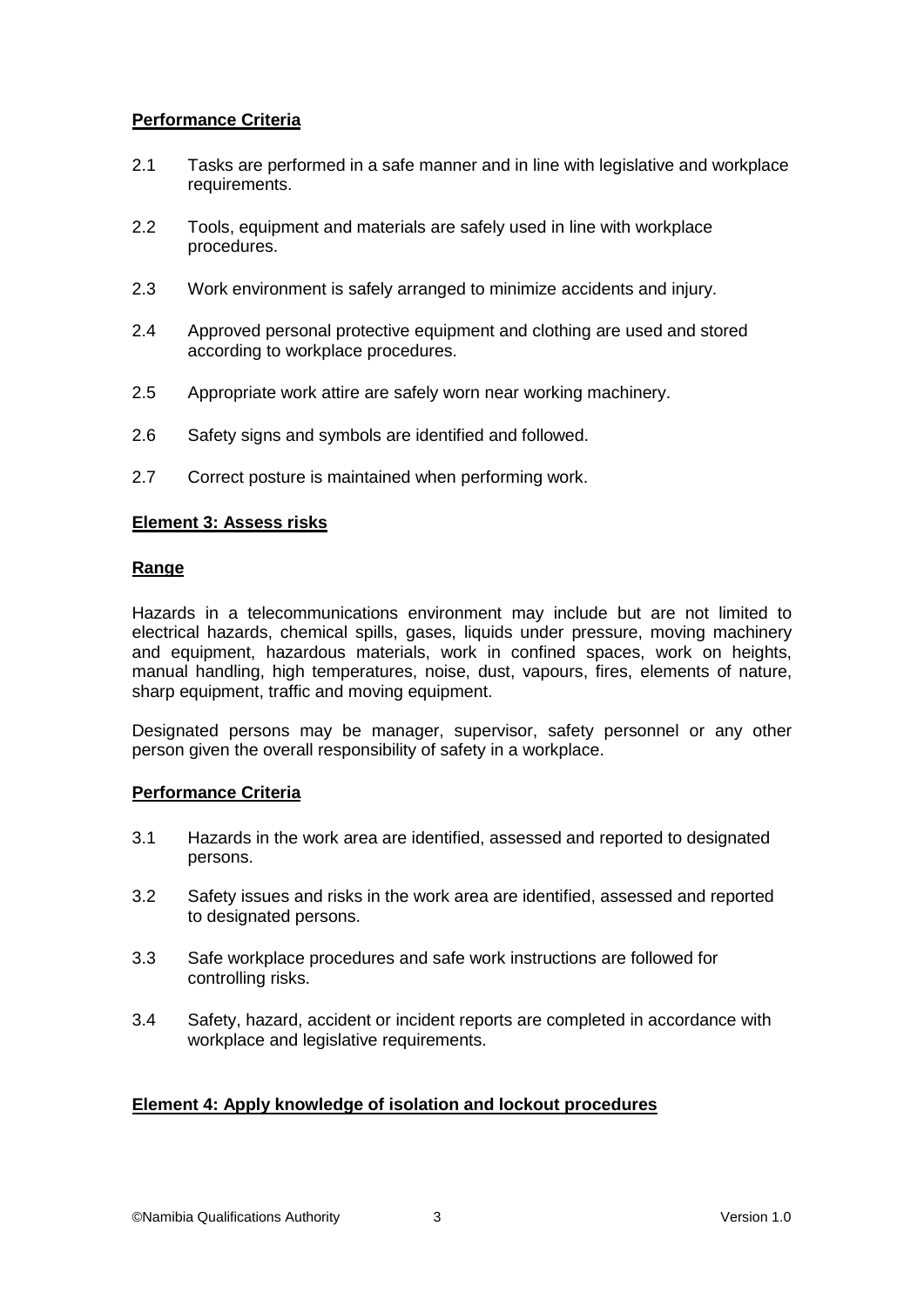# **Range**

Isolation and lockout procedures to be applied considering legislative and workplace requirements and are carried out in line with workplace requirements.

# **Performance Criteria**

- 4.1 Circuit breakers are switched off in line with workplace procedures.
- 4.2 Where applicable, fuses are pulled out according to workplace procedures.
- 4.3 Lock with identification tag at power source is put on according to workplace procedures.
- 4.4 Verification of no-start equipment is demonstrated.
- 4.5 Procedures for zero-voltage test are explained in line with workplace procedures.
- 4.6 Earthing of equipment is applied according to workplace procedures.

### **Element 5: Demonstrate safe work on heights**

### **Range**

Equipment needed for work at height may include but is not limited to step ladder, single ladder, extension ladder, and trestle ladder, scaffolding safety harness karabiners, decenters, lines, anchors and ascenders.

Equipment maintenance may include but is not limited to defect identification, rectification of cracks, splinters, replacement of loose or damaged hinges, replacement of missing or bending parts, deterioration, malfunction of working parts missing and loose bolts or rivets.

# **Performance Criteria**

- 5.1 Reasons for maintaining three points of contact while climbing on telecommunications network structures are explained.
- 5.2 Equipment defects are identified according to safe working practices.
- 5.3 Equipment appropriate for carrying out the task is selected, erected and used to meet job requirements in line with safe workplace procedures.
- 5.4 Equipment is handled, maintained and stored in safe condition in line with workplace procedures.
- 5.5 Safe working and minimum approach distances for hazards on telecommunications network structures are described in accordance with workplace procedures.